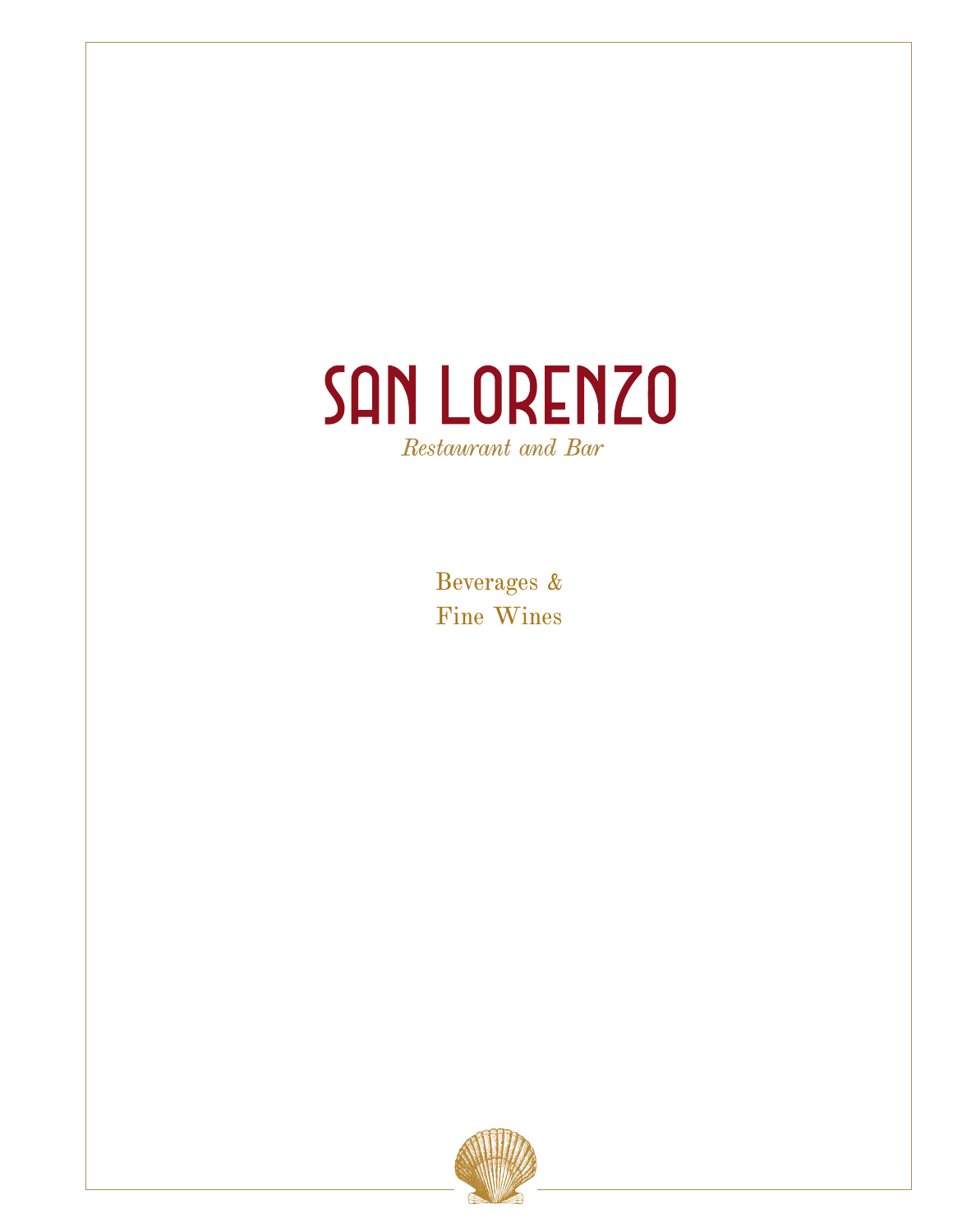# **Coffee**

INTELLIGENTSIA COFFEE *whole, skim, almond & oat milks available*

HOUSE DRIP ~3

ESPRESSO ~3.5

AMERICANO ~3.5

CAPPUCCINO ~4.5

LATTE  $~15$ 

COLD BREW ~4.5

# Soft Drinks

 $COKE ~-3.5$ 

SPRITE  $~1.5$ 

DIET COKE ~3.5

Water

AGUA DE PIEDRA STILL ~8 AGUA DE PIEDRA SPARKLING ~8

Teas

#### ICED BLACK TEA ~3.5

HOT TEAS BY KILOGRAM ~6 *Turmeric Tonic, Earl Grey, English Breakfast, Chai, Japanese Green, Herbal*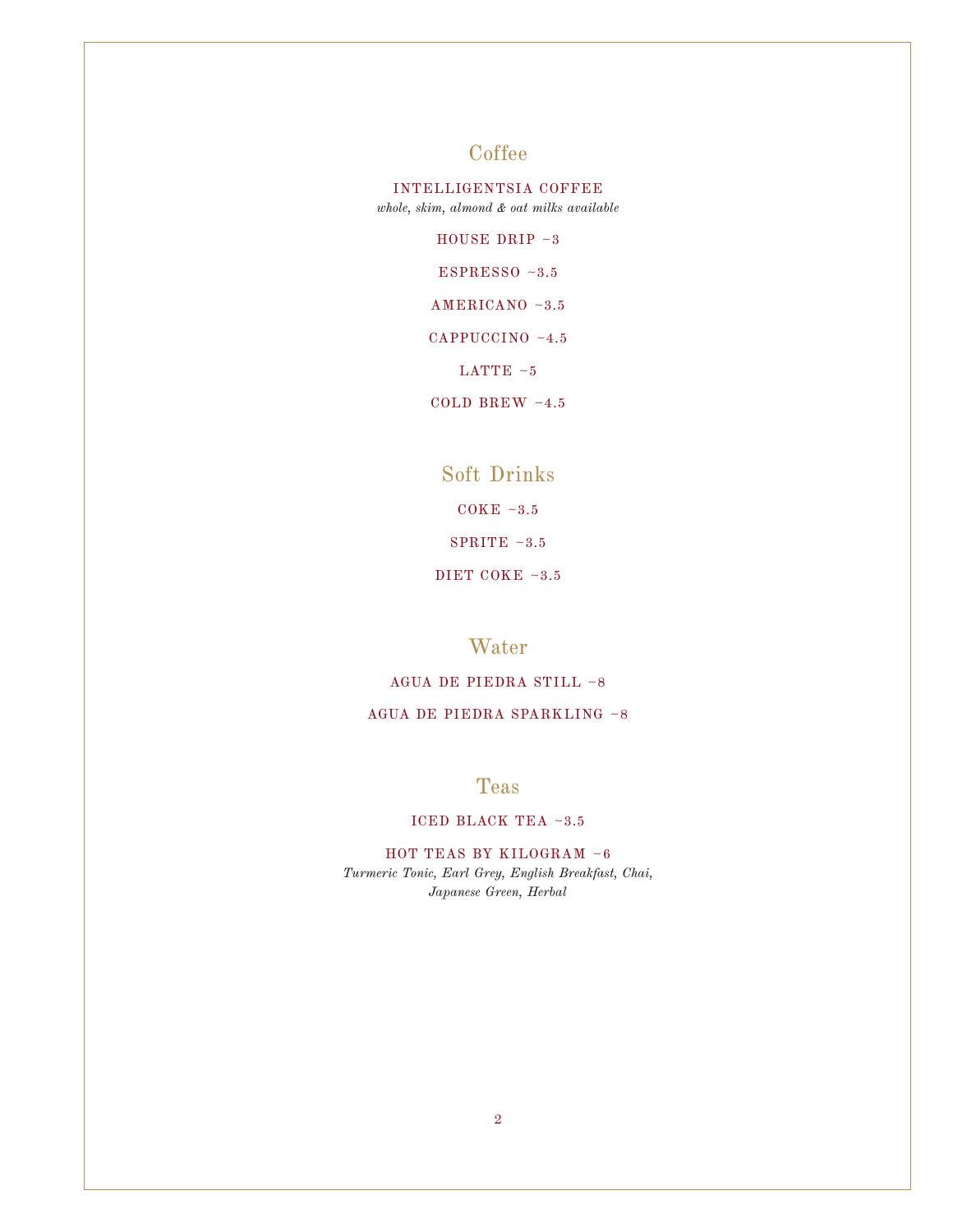Beer/Cider PERONI LAGER ~6 REISSDORF KÖLSCH ~8 URBAN SOUTH HAZY IPA ~7 PICCOLO BIRRIFICO SESON 750ML ~48 EINBECKER NON-ALCOHOLIC ~7 AVAL CIDER ~9

# Wines by the Glass

#### SPARKLING

Bisson Glera Frizzante, Liguria ITA ~13/62 Jean-Baptiste Adam Brut Rosé, Crémant d'Alsace FRA ~18/88 Delamotte Brut, Champagne FRA ~24/118 Billecart-Salmon 'Cuvée Nicolas François' Brut, Champagne FRA ~60/298

#### **WHITE**

Attems Pinot Grigio, Friuli ITA ~13/50 Vino Lauria 'Giardinello' Grillo Etna Bianco, Sicilia ITA ~14/54 Cieck Erbaluce, Caluso ITA ~14/54 Benanti Carricante Etna Bianco, Sicilia ITA ~19/74 Terlano 'Winkl' Sauvignon Blanc, Alto Adige ITA ~20/78 Flowers Chardonnay, Sonoma Coast, CA ~22/86

#### ROSÉ

Feudo Montoni, Etna Rosato, Sicily ITA ~16/62 Donnachadh Syrah, Sta. Rita Hills CA ~17/66 Gavoty 'Récital', Côtes de Provence FRA ~19/74

#### RED

Bindi Sergardi 'Sammie's Fiasco' (1L), Chianti ITA ~14/65 Capanna 'Rosso del Cero', Toscana ITA ~14/54 Valravn Zinfandel, Sonoma County CA ~15/58 Heitz Cellar Grignolino, Napa Valley CA ~17/66 Au Bon Climat Pinot Noir, Santa Barbara CA ~18/70 La Torre, Rosso di Montalcino ITA ~24/94 Auctioneer Cabernet Sauvignon, Napa Valley CA ~26/102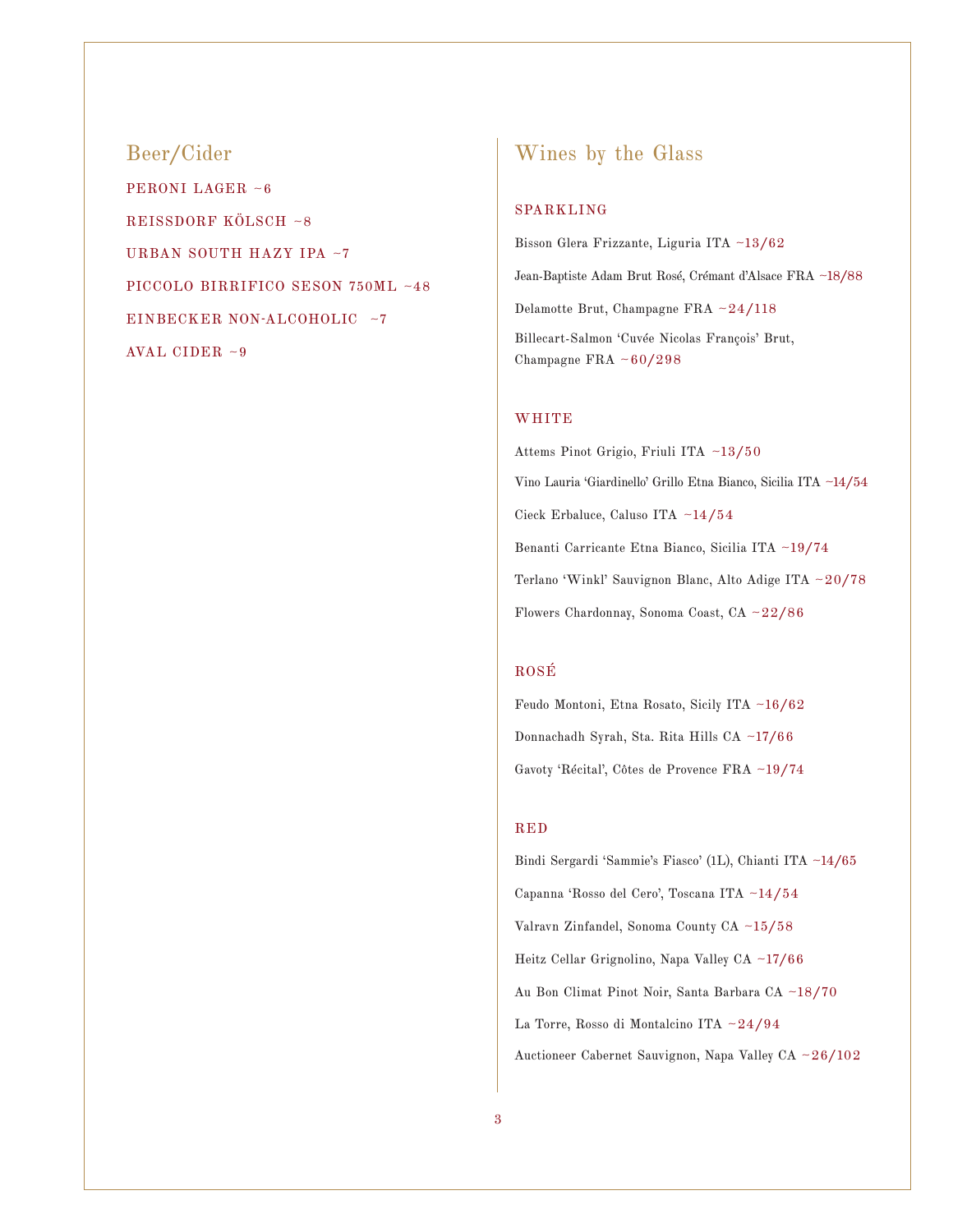## Spumante

CA DEI ZAGO *Prosecco Valdobbiadene 2018* ~70

CHRISTOPHE PUEYO 'GALIPETTE' PET-NAT *Vin de France NV* ~75

BORGOLUCE 'GAIANTE' *Prosecco Valdobbiadene NV* ~75

MORETTO *Lambrusco Grasparosso di Castelvetro NV* ~75

MURGO MÉTODO CLASSICO *Etna 2018* ~85

GRANGE TIPHAINE 'NOUVEAU-NEZ' *Montlouis-sur-Loire, France 2019* ~90

CIECK 'SAN GIORGIO' *Erbaluce di Caluso 2016* ~95

LUIGI GIORDANO BRUT NATURE *Piemonte 2017* ~100

TERREVIVE 'SAN VINCENT' ROSATO *Emilia Romagna 2020* ~110

CA' DEL BOSCO *Franciacorta NV* ~120

COS MÉTODO CLASSICO EXTRA BRUT *Sicily NV* ~150

SCHRAMSBERG 'J SCHRAM' BRUT *Calistoga, USA 2012* ~200

#### Champagne

VINCENT COUCHE 'ELEGANCE' EXTRA BRUT *NV* ~150

J M SÉLÈQUE 'SOLESSENCE' ROSÉ BRUT *NV* ~170

BÉRÊCHE ET FILS BRUT RESERVE *NV* ~175

LARMANDIER-BERNIER 'LATITUDE' EXTRA BRUT BLANC DE BLANCS *NV* ~190

BÉRÊCHE ET FILS 'CAMPANIA REMENSIS' ROSÉ EXTRA BRUT *2016* ~280

BÉRÊCHE ET FILS 'LA CRAN' 1ER CRU BRUT *2013* ~320

J. LASSALLE 'CUVÉE ANGELINE' 1ER CRU BRUT *2011* ~350

RUINART ROSÉ BRUT *NV* ~355

ULYSSE COLLIN 'MAILLONS' BLANC DES NOIR EXTRA BRUT *2017* ~360

ULYSSE COLLIN 'PIERRIERES' BLANC DES BLANCS EXTRA BRUT *2017* ~415

BÉRÊCHE ET FILS 'REFLET D'ANTAN' BRUT *2013* ~500

VEUVE CLICQUOT 'LA GRANDE DAME' GRAND CRU BRUT *2008* ~600

KRUG GRANDE CUVÉE 169ÉME ÉDITION *NV* ~640

DOM RUINART ROSÉ GRAND CRU BRUT *2004* ~1535

### Rosato

SESTI *Toscano 2019* ~75

DOMAINE DU BAGNOL *Cassis 2021* ~90

DOMAINE DU GOUR DE CHAULE 'CUVEE D'AMOUR' *Gigondas 2021* ~95

MAXIME MAGNON 'MÉTISSE' *Corbières 2020* ~105

DOMAINE TEMPIER *Bandol 2020* ~150

CHÂTEAU LE PUY 'ROSE-MARIE' *Vin de France 2019* ~165

PASCAL COTAT 'CHAVIGNOL' *Sancerre 2019* ~170

### Arancia

DOMAINE EINHART 'OOLITHE' GEWÜRZTRAMINER *Alsace 2020* ~95

RADIKON 'OSLAVJE' *Friuli 2016 (500mL)* ~140

TENUTA ANFOSSO 'ANTEA' *Liguria 2019* ~145

RADIKON 'SIVI' *Friuli 2019* ~160

PAOLO BEA 'SANTA CHIARA' *Umbria 2018* ~165

PAOLO BEA 'ARBOREUS' *Umbria 2014* ~185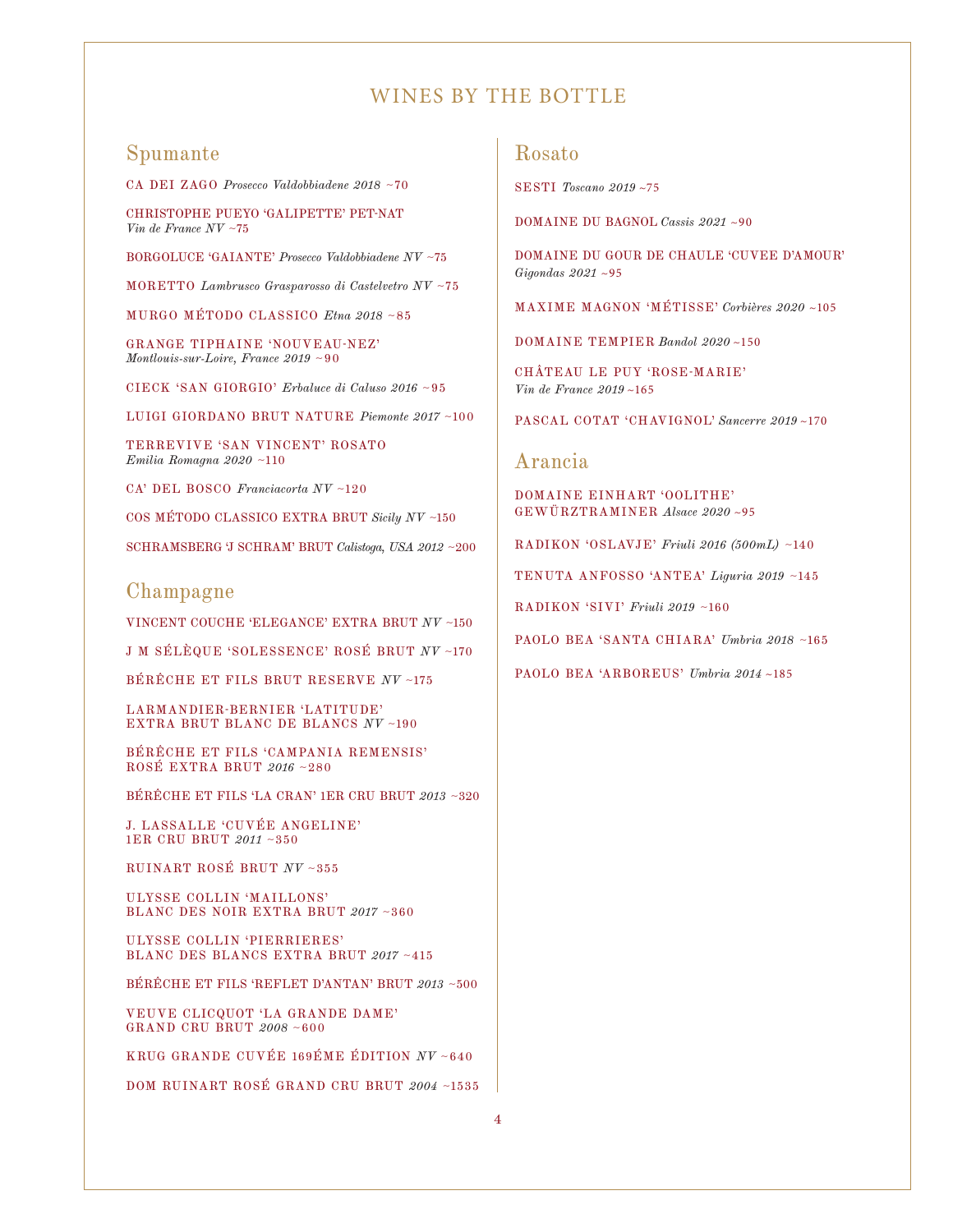# Bianchi

### Italy

LUIGI MAFFINI 'KRATOS' FIANO *Paestum 2020* ~65

LUIGI FERRANDO 'LA TORAZZA' *Erbaluce di Caluso 2020* ~68

INAMA 'FOSCARINO' SOAVE CLASSICO *Veneto 2019* ~70

GAROFOLI 'PODIUM' VERDICCHIO *Marche 2018* ~74

MARRONE ARNEIS *Piemonte 2018* ~80

GUIDO MARSELLA *Greco di Tufo, Campania 2016* ~80

PIEROPAN 'LA ROCCA' SOAVE CLASSICO *Veneto 2018* ~85

MANNI NÖSSING MÜLLER-THURGAU *Südtirol 2017* ~88

BORGO SAN DANIELE ARBIS BLANC *Friuli 2020* ~100

GIULIA NEGRI CHARDONNAY *Piemonte 2015* ~105

VIGNAI DA DULINE 'RONCO PITOTTI' PINOT GRIGIO *Friuli Colli Orientali 2019* ~120

RADIKON 'JAKOT' TOCAI FRIULANO *Friuli 2016 (500ml)* ~130

TENUTA DELLE TERRE NERE SUPERIORE CARRICANTE *Etna, Sicilia 2019* ~140

VODOPIVEC VITOVSKA *Venezia-Giulia 2016* ~155

ORNELLAIA 'POGGIO ALLE GAZZE' *Toscano 2019* ~180

EMIDIO PEPE PECORINO *Colli Aprutini 2015* ~190

MONTERAPONI 'COLLI DELLA TOSCANA CENTRALE' TREBBIANO *Toscano 2020* ~230

ORNELLAIA *Toscano 2018* ~650

### Domestic

FORGE CELLARS 'LES ALLIÉS' DRY RIESLING *Finger Lakes 2016* ~85

JORDAN CHARDONNAY *Russian River Valley 2019* ~105

PAUL HOBBS CHARDONNAY *Russian River Valley 2018* ~110

MATTHIASSON VERMENTINO *Dunnigan Hills 2016* ~120

SPOTTSWOODE SAUVIGNON BLANC *Napa 2021* ~130

CHATEAU MONTELENA CHARDONNAY *Napa Valley 2018* ~165

HYDE DE VILLAINE 'HYDE VINEYARD' CHARDONNAY *Carneros 2016* ~200

KONGSGAARD *Napa Valley 2019* ~380

### French

MOREAU-NAUDET *Petit Chablis, Burgundy 2020* ~110

HENRI COSTAL 'LES TRUFFIÉRES' *Chablis, Burgundy 2019* ~115

LUCIEN CROCHET 'LA CROIX DU ROY ' *Sancerre, Loire 2020* ~135

HENRI COSTAL 1ER CRU MONT DE MILIEU *Chablis 2019* ~150

ROLAND LAVANTUREAUX 'VAU DE VEY' 1ER CRU *Chablis, Burgundy 2020* ~160

DOMAINE LEFLAIVE *Verze, Mâcon 2019* ~165

DOMAINE DU VIEUX TÉLÉGRAPH BLANC *Châteauneuf-du-Pape, Southern Rhône 2019 2019* ~260

DOMAINE DES ROCHES NEUVES 'L'ECHELIER' CHENIN BLANC *Saumur, Loire 2020* ~270

DOMAINE LARUE 'LES CORTONS' 1ER CRU *St. Aubin, Burgundy 2018* ~280

FRANCOIS MIKULSKI *Meursault, Burgundy 2019* ~290

ROBERT CHEVILLON V.V. *Nuit-Saint-Georges 2019* ~300

ANTOINE JOBARD 'CRU SUR LE SENTIER DU CLOU" 1ER CRU *St. Aubin, Burgundy 2019* ~315

PIERRE GONON 'LES OLIVIERS' *St-Joseph, Northern Rhône 2019* ~325

JEAN-PHILIPPE FICHET 'GRUYACHES' 1ER CRU *Meursault, Burgundy 2014* ~340

DOMAINE ROULOT *Bourgogne 2017* ~350

DOMAINE COMTESSE DE CHÉRISEY 'HAMEAU DE BLAGNY' 1ER CRU *Puligny-Montrachet, Burgundy 2019* ~385

ANTOINE JOBARD 1ER CRU *Meursault Blagny, Burgundy 2019* ~440

DOMAINE ROULOT *Meursault, Burgundy 2017* ~600

DOMAINE FOLLIN-ARBELET *Corton Charlemagne 2019* ~635

ANTOINE JOBARD 1ER CRU *Meursault Genevriéres, Burgundy 2019* ~635

DOMAINE DUJAC 'LES FOLATIERES' 1ER CRU *Puligny-Montrachet, Burgundy 2017* ~660

MÉO-CAMUZET *Corton-Charlemagne Grand Cru 2019* ~730

DOMAINE COCHE-DURY *Bourgogne 2018* ~760

DOMAINE FRANÇOIS RAVENEAU 1ER CRU MONTÉE DE TONNERRE *Chablis 2017* ~840

DOMAINE FRANÇOIS RAVENEAU *Chablis Grand Cru Valmur 2017* ~1220

DOMAINE ROULOT 'LES CHARMES' 1ER CRU *Meursault, Burgundy 2017* ~1550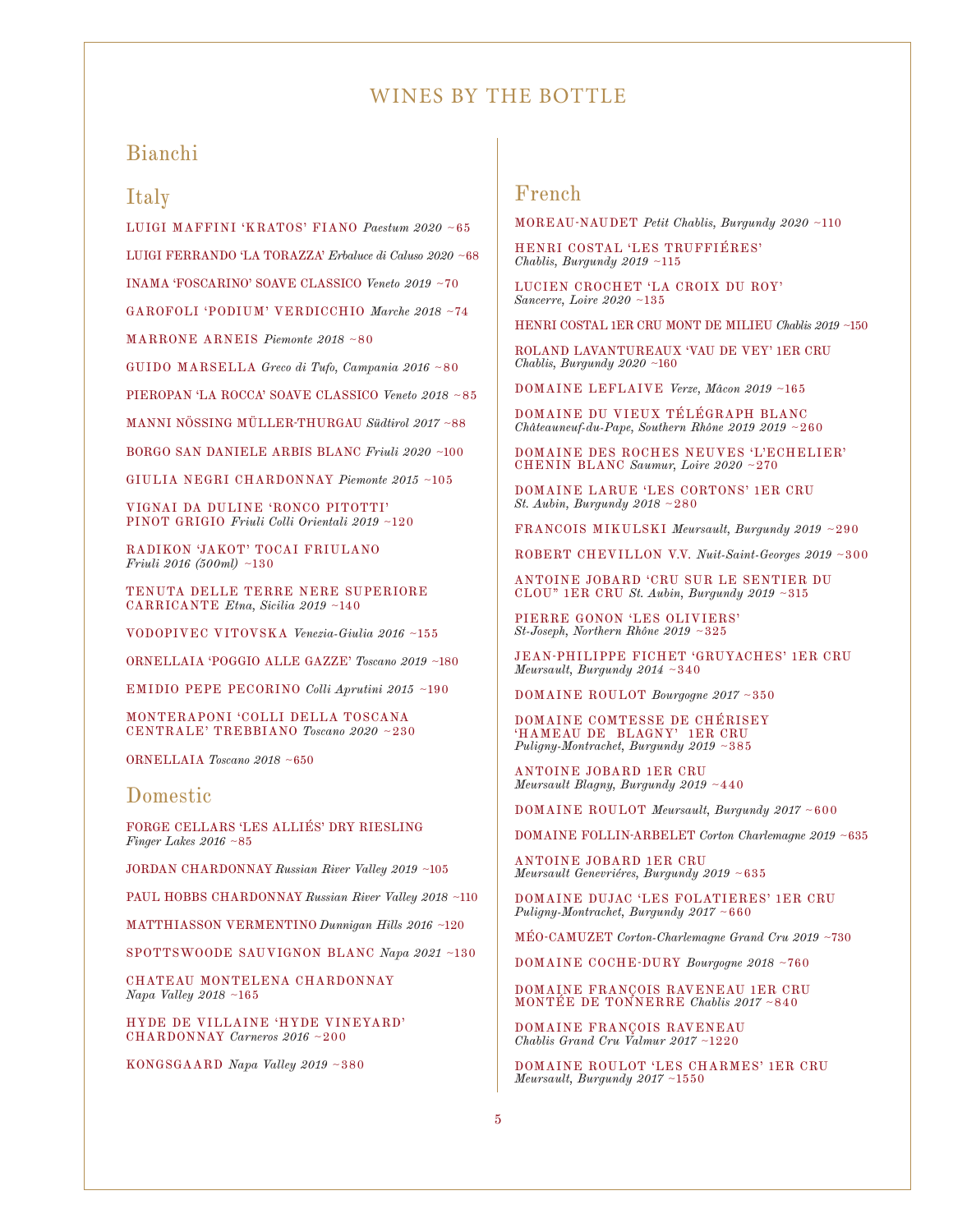## Italian Rossi

## Piemonte

ROCCHEVIBERTI 'VIGNA MELERA' *Dolcetto d'Alba 2020* ~80

LUIGI FERRANDO 'LA TORAZZA' *Canavese 2018* ~84

ROAGNA *Dolcetto d'Alba 2020* ~88

GIULIA NEGRI 'PIAN DELLE MOLE' *Langhe 2019* ~90

DE FORVILLE 'VIGNETO LORETO' *Barbaresco 2018* ~110

SAN FEREOLO *Dolcetto di Dogliani 2013* ~120

ROCCHEVIBERTI 'DEL COMUNE DI CASTIGLIONE FALLETTO' *Barolo 2017* ~130

ROAGNA *Langhe 2016* ~135

LUIGI GIORDANO 'ASILI' *Barbaresco 2017* ~160

G.D. VAJRA 'BRICCO DELLE VIOLE' *Barolo 2014* ~170

GIULIA NEGRI 'LA TARTUFAIA' *Barolo 2018* ~175

PRODUTTORI DEL BARBARESCO 'PAJE' *Barbaresco 2016* ~175

CASCINA LUISIN 'RABAJÀ' *Barbaresco 2015* ~180

PRODUTTORI DEL BARBARESCO 'RABAJÀ' *Barbaresco 2016* ~185

BROVIA *Barolo 2017* ~190

BROVIA 'UNIO' *Barolo 2014* ~220

ROAGNA 'LA PIRA' *Barolo 2014* ~250

ROAGNA 'PAJE' *Barbaresco 2015* ~270

ROAGNA 'LA PIRA' *Barolo 2015* ~280

BROVIA 'VILLERO' *Barolo 2017* ~290

BROVIA 'ROCCHE CASTIGLIONE' *Barolo 2015* ~295

BROVIA 'BREA VIGNA CA'MIA' *Barolo 2017* ~300

FIGLI LUIGI ODDERO 'ROCHE RIVERA' *Barolo 2010* ~330

DANIELE CONTERNO 'SETTE 7 ANNI' *Barolo 2010* ~350

BARTOLO MASCARELLO *Barolo 2017* ~455

ROAGNA 'PAJE' *Barbaresco 2016* ~486

ROAGNA 'PIRA' *Barolo 2016* ~490

GAJA *Barbaresco 2017* ~700

# Veneto

TENUTA SANTA MARIA *Amarone della Valpolicella Riserva 2015* ~170

GIUSEPPE QUINTARELLI 'PRIMOFIORE' *Veneto IGT 2019* ~170

GIUSEPPE QUINTARELLI *Valpolicella Classico Superiore 2014* ~260

BUSSOLA 'TB' *Amarone della Valpolicella 2010* ~270

GIUSEPPE QUINTARELLI 'CÀ DEL MERLO' *Veneto IGT 2013* ~320

L'ARCO RIPASSO *Valpolicella Classico Superiore 2018 (1.5L)* ~400

GIUSEPPE QUINTARELLI *Amarone della Valpolicella 2013* ~940

# Other Northern Italia

CHATEAU FEUILLET PETITE ROUGE *Vallée d'Aoste Torrette Superieur 2017* ~100

AR.PE.PE 'STELLA RETICA' NEBBIOLO *Valtellina 2015* ~120

CARLOTTO 'FILARI DI MAZZON' PINOT NERO *Alto Adige 2015* ~144

TENUTA ANFOSSO 'FULAVIN' ROSSESE *Dolceacqua, Liguria 2018* ~145

FORADORI 'SGARZON' TEROLDEGO *Alto Adige 2019* ~150

DIPOLI 'IUGUM' MERLOT BLEND *Alto Adige 2013* ~160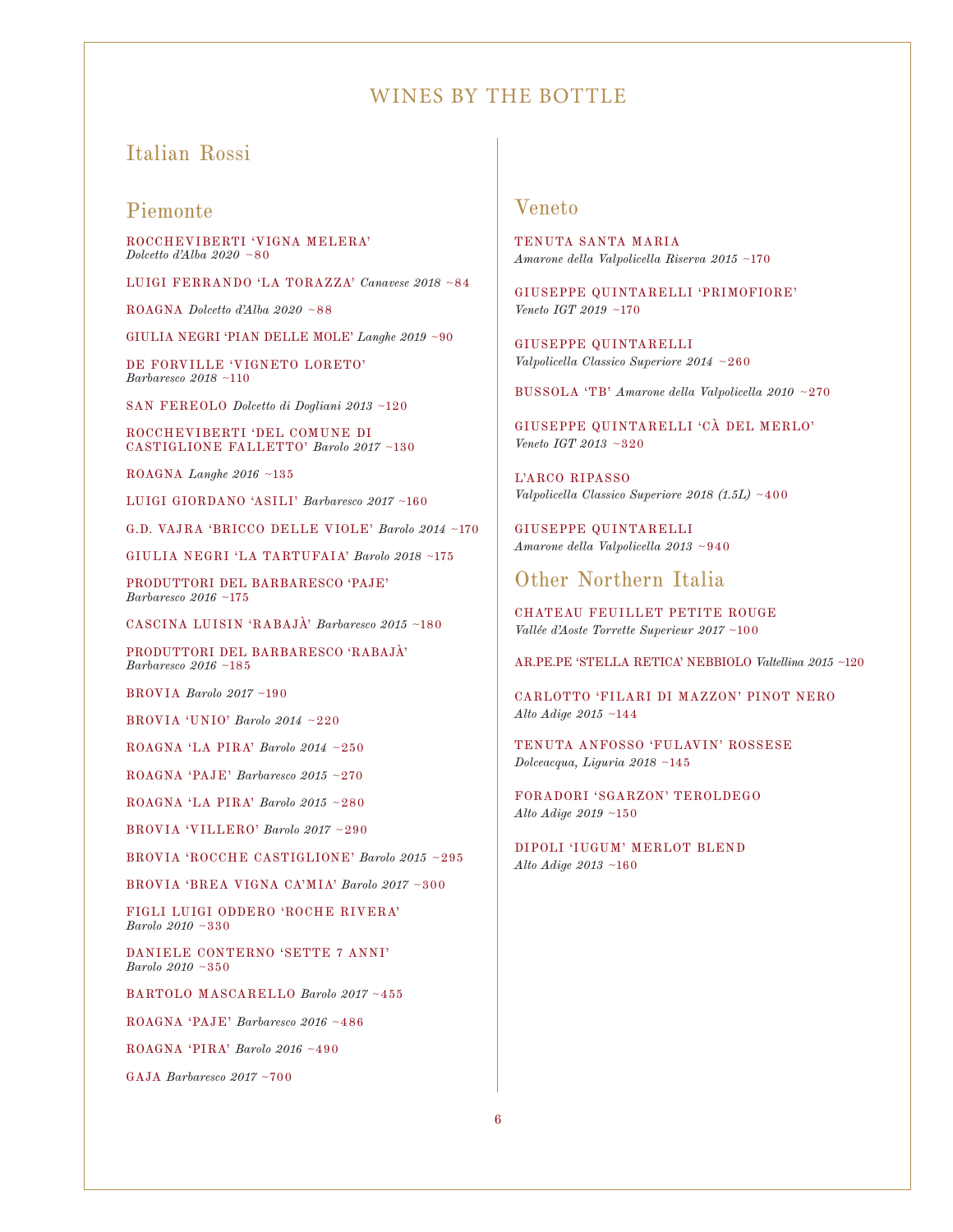## Italian Rossi

### Toscana

MONTESECONDO *Chianti Classico 2018* ~80

PIEMAGGIO 'LE FIORAIE' *Chianti Classico 2019* ~85

BINDI-SERGARDI 'SER GARDO' *Chianti Classico 2018* ~88

CASTELLO DI AMA *Chianti Classico 2019* ~90

CASTAGNOLI *Chianti Classico Riserva 2016* ~115

VALDICAVA *Rosso di Montalcino 2019* ~145

COL D'ORCIA *Brunello di Montalcino 2017* ~150

CIACCI PICCOLOMINI D'ARAGONA *Brunello di Montalcino 2017* ~155

DONATELLA CINELLI COLOMBINI *Brunello di Montalcino 2014* ~165

MONTERAPONI *Chianti Classico Riserva 2017* ~170

MONTEVERTINE *Toscano IGT 2018* ~185

PADELLETTI *Brunello di Montalcino 2017* ~190

ORNELLAIA 'LE SERRE NUOVE' *Toscano 2019* ~210

LE RAGNAIE *Brunello di Montalcino 2018* ~220

SESTI *Brunello di Montalcino 2016* ~270

TENUTA LUCE 'LUCE DELLA VITE' *Toscano 2016* ~360

PADELLETTI *Brunello di Montalcino Riserva 2015* ~400

FONTODI 'FLACCIANELLO' *Toscano 2010* ~400

VALDICAVA *Brunello di Montalcino 2010* ~450

MONTEVERTINE 'LE PERGOLE TORTE' *Toscano IGT 2018* ~480

BIONDI SANTI *Brunello di Montalcino 2009* ~1500

# Central & Southern Italian

PATERNOSTER 'SYNTHESIS' *Aglianico del Vulture 2019* ~70 TIBERIO *Montepulciano d'Abruzzo 2019* ~80 LE MACCHIOLE *Bolgheri 2019* ~90 PAOLO BEA 'SAN VALENTINO' *Montefalco 2016* ~180 PAOLO BEA 'PIPPARELLO' *Montefalco Riserva 2016* ~265 PAOLO BEA 'CERRETE' *Sagrantino di Montefalco 2015* ~400 PAOLO BEA 'CERRETE' *Sagrantino di Montefalco 2012* ~450 EMIDIO PEPE *Montepulciano d'Abruzzo 2000* ~550 EMIDIO PEPE *Montepulciano d'Abruzzo 1997* ~590 LE MACCHIOLE 'MESSORIO' *Bolgheri 2011* ~665 EMIDIO PEPE *Montepulciano d'Abruzzo 1983* ~860 EMIDIO PEPE *Montepulciano d'Abruzzo 1980* ~920 EMIDIO PEPE *Montepulciano d'Abruzzo 1974* ~1300

### Islands

TORNATORE NERELLO MASCALESE *Sicilia 2017* ~80

ALDO VIOLA 'SAIGNÉE' *Sicilia 2018* ~85

VIGNE RADA 'ROSSO ARSENALE' CAGNULARI *Alghero, Sardegna 2016* ~90

RIOFAVARA 'SCIAVÉ' NERO D'AVOLA *Sicilia 2017* ~95

COS FRAPPATO *Sicilia 2020* ~100

FEUDO MONTONI 'VRUCARA' NERO D'AVOLA *Sicilia 2015* ~130

IDDA *Etna, Sicilia 2015* ~140

TENUTA DELLE TERRE NERE 'CALDERA SOLTANA' NERELLO MASCALESE *Etna, Sicilia 2018* ~315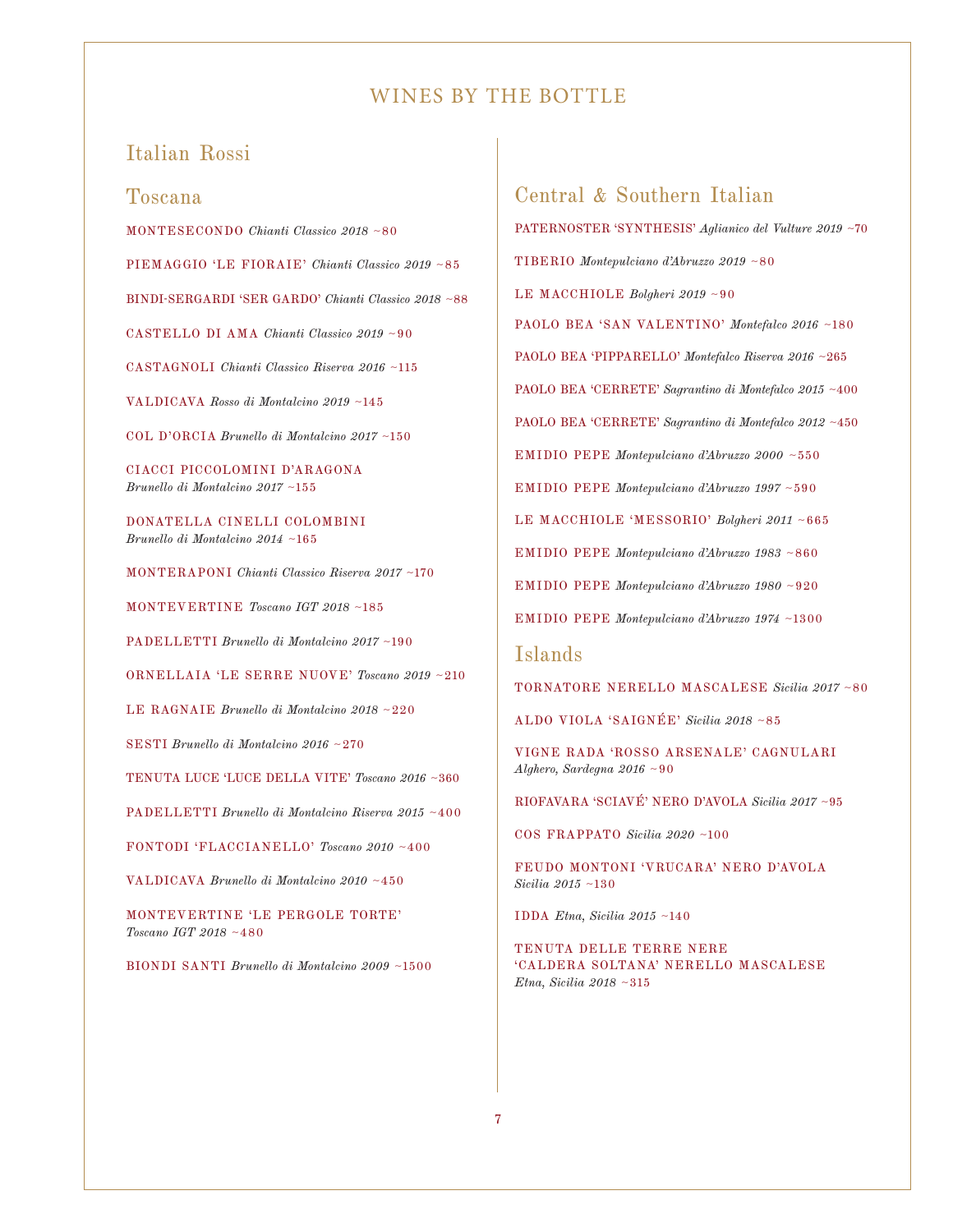## French Red

Bourgogne

ARLAUD 'OKA' *2018* ~100

RAPET *2018* ~105

ROBERT CHEVILLON *Bourgogne Passetoutgrain 2019* ~110

TAUPENOT-MERME *2019* ~140

ROLAND LAVANTUREUX 'EPINEUIL LES FAUCONNIERS' *2019* ~150

DOMAINE DE VILLAINE 'LA DIGOINE' *Côte de Chalonnaisse 2019* ~165

GERARD MUGNERET *2018* ~180

COCHE-DURY *2018* ~760

## Beaujolais

SYLVAIN MARTEL 'BESSAY ' *Juliénas 2020* ~105

GUY BRETON "VIEILLES VIGNES" *Morgon 2020* ~120

DOMAINE CHAPEL 'CHARBONNIÉRES' *Fleurie 2019* ~125

ALEX FOILLARD *Côte-de-Brouilly 2019,* ~130

JEAN-PAUL ET CHARLY THÉVENET "VIEILLES VIGNES" *Morgon 2020* ~135

JEAN FOILLARD *Fleurie 2019* ~165

## Côte de Nuits

GACHOT-MONOT 'EN LA BOTTE' *Côte de Nuits-Villages 2019* ~135

GEORGE LIGNIER *Morey-St.-Denis 2016* ~185

ROBERT CHEVILLON V.V. *Nuit-Saint-Georges 2019* ~300

HUBERT LIGNIER 'TRILOGIE' *Morey-St.-Denis 2018* ~300

GÉNOT-BOULANGER *Chambolle-Musigny 2018* ~315

ARLAUD 'LES RUCHOTS' 1ER CRU *Morey-St.-Denis 2016* ~370

ROBERT CHEVILLON 'LES CAILLES' 1ER CRU *Nuit-Saint-Georges 2019* ~550

GACHOT-MONOT 1ER CRU LES COMBOTTES *Chambolle-Musigny 2019* ~645

GEORGES ROUMIER 'CRU CLOS DE LA BUSSIÈRE' 1ER CRU *Morey-St.-Denis 2019* ~655

DUJAC 1ER CRU *Morey-St.-Denis 2019* ~660

HUBER LIGNIER 'V.V." 1ER CRU *Morey-St.-Denis 2019* ~715

TAUPENOT-MERME *Mazoyères-Chambertin Grand Cru 2018* ~900

DUJAC 'LES BEAUX MONTS' 1ER CRU *Vosne-Romanée 2019* ~1020

HUBER LIGNIER *Charmes Chambertin Grand Cru 2019* ~1320

DENIS BACHELET *Charmes Chambertin Grand Cru 2018* ~1900

DOMAINE ROMANÉE‑CONTI *Échézeaux Grand Cru 2007* ~2100

GEORGES ROUMIER *Bonnes Mares Grand Cru 2019* ~3510

## Côte de Beaune

PIERRE GUILLEMOT 'CRU JARRONS' 1ER CRU *Savigny-lé-Beaune 2017* ~165

MÉO-CAMUZET *Pommard 2019* ~245

FOLLIN-ARBELET 'CRU CLOS DU CHAPITRE' 1ER CRU *Aloxe-Corton* ~270

GÉNOT-BOULANGER 1ER CRU *Beaune-Grève 2017* ~295

COMTES LAFON 'SANTENOTS DU MILIEU' 1ER CRU *Volnay 2017* ~850

ROULOT 1ER CRU *Auxey-Duresses 2017* ~1550

DOMAINE ROMANÉE‑CONTI *Corton Grand Cru 2011* ~1665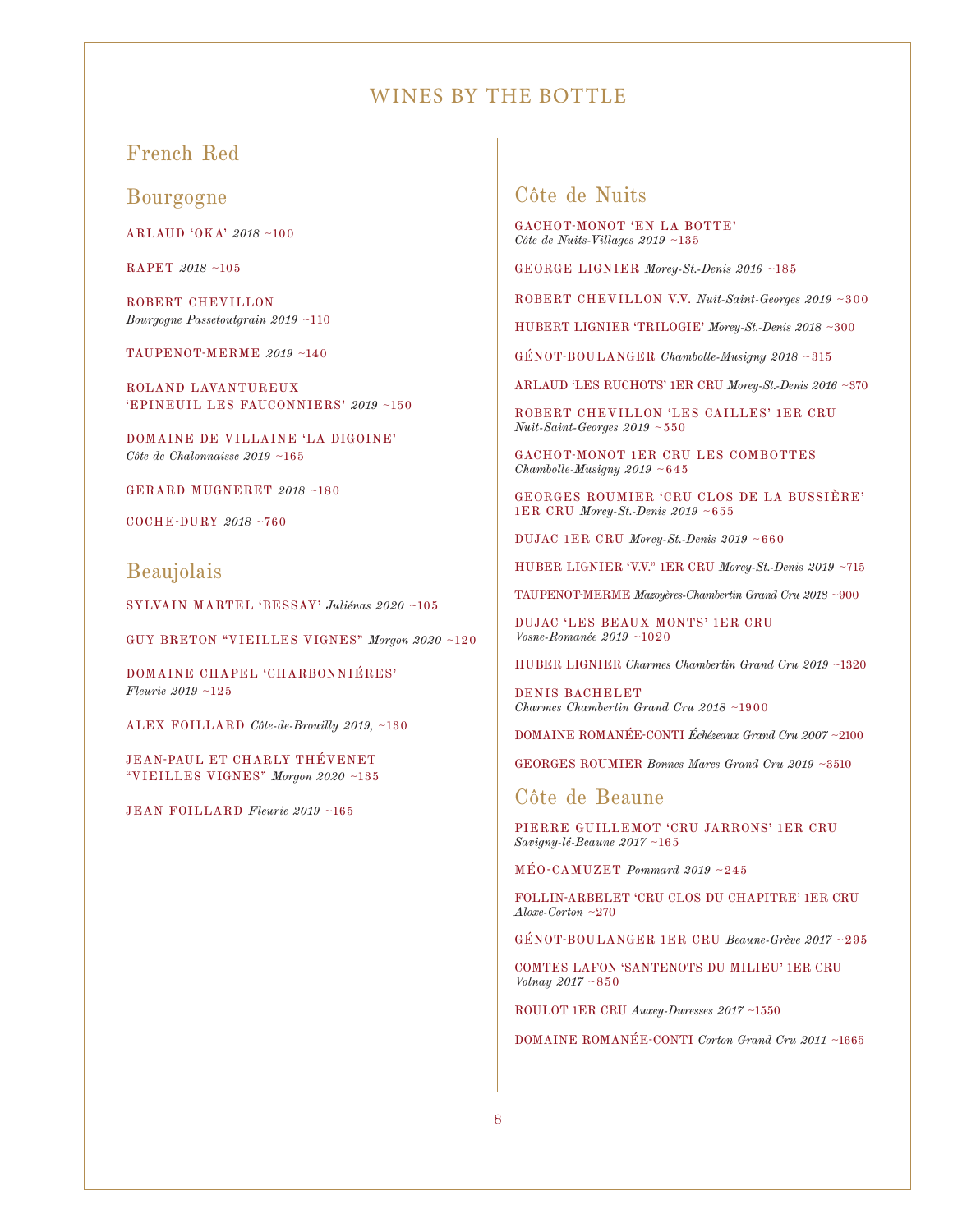### French Red

# Bordeaux

LES FIEFS DE LAGRANGE *St. Julien 2014* ~130

CLOS DU MARQUIS *St. Julien 2004 (375ml)* ~138

DOMAINE DE GALOUCHEY 'VIN DE JARDIN' *Vin de France 2018* ~135

CLOSERIES DES MOUSSIS *Haut-Médoc 2019* ~150

CHÂTEAU FOMBRAUGE *Saint-Emilion 1999* ~180

CHÂTEAU HAUT-BATAILLEY *Pauillac 2006* ~190

ALTER EGO DE PALMER *Margaux 2014* ~310

CHÂTEAU CLINET *Pomerol 2014* ~368

CHÂTEAU LE PUY 'BARTHELEMEY' *Bordeaux Côtes des Francs 2011* ~450

CHÂTEAU BRANE-CANTENAC *Margaux 2009* ~500

CHÂTEAU CALON SÉGUR *Saint-Estèphe 2009* ~550

CHÂTEAU FIGEAC *Saint-Emilion 2003* ~600

CHÂTEAU GRUAUD-LAROSE *St. Julien 1989* ~980

CHÂTEAU LYNCH-BAGES 'GRAND CRU CLASSÉ' *Pauillac 2009 ~*1000

CHÂTEAU DUCRU BEAUCAILLOU *St. Julien 1986 ~*1100

CHÂTEAU MONTROSE *Saint-Estèphe 1996* ~1360

CHÂTEAU PALMER *Margaux 2004* ~1400

CHÂTEAU AUSONE *Saint-Emilion 2012 ~*2000

CHÂTEAU CHEVAL BLANC *Saint-Emilion 1986* ~2200

CHÂTEAU MARGAUX *Margaux 2001 ~*2800

CHÂTEAU MARGAUX *Margaux 1998 ~*2900

# Other French

CLOS MARFISI 'LES NUITS ROUGES' NIELLUCCIO *Patrimonio, Corsica 2020* ~85

MAXIME MAGNON 'ROZETA' *Corbiéres 2019* ~110

UGO LESTELLE 'CUVÉE X' GRENACHE *Languedoc VdF 2020* ~120

YVES LECCIA NIELLUCCIO *Patrimonio, Corsica 2020* ~120

DOMAINE TEMPIER *Bandol 2019* ~170

DOMAINE TEMPIER 'LA TOURTINE' *Bandol 2019* ~236

JEAN-FRANCOIS GANEVAT 'JULIEN EN BILLAT' PINOT NOIR *Côtes du Jura 2019* ~250

CHARLES JOGUET 'CLOS DU CHÊNE VERT" CABERNET FRANC *Chinon 2011* ~290

CATHERINE AND PIERRE BRETON 'LES PICASSES' *Chinon 2002* ~320

PIERRE PAILLARD 'LES MIGNOTTES'  *Coteaux Champenois, Bouzy 2020* ~325

CLOS ROUGEARD 'LE CLOS' CABERNET FRANC *Saumur-Champigny 2015* ~510

CLOS ROUGEARD 'LES POYEUX'' CABERNET FRANC *Saumur-Champigny 2015* ~655

#### Rhône

COUDOULET DE BEAUCASTEL *Côtes du Rhône 2019* ~85

GRAMENON 'LA SAGESSE' *Côtes du Rhône 2020* ~108

GRAMENON 'LA PAPESSE' *Côtes du Rhône 2020* ~175

DOMAINE CHARVIN *Châteauneuf-du-Pape 2019* ~180

CHATEAU BEAUCASTEL *Châteauneuf-du-Pape 2019* ~200

LIONEL FAURY 'EMPORIUM' *Côte-Rôtie 2016* ~240

CHATEAU BEAUCASTEL *Châteauneuf-du-Pape 2006* ~320

DOMAINE JANASSE 'VIEILLES VIGNES' *Châteauneuf-du-Pape 2004* ~360

DOMAINE JAMET *Côte-Rôtie 2016* ~480

THIERRY ALLEMAND 'CHAILLOT' *Cornas 2018* ~700

THIERRY ALLEMAND 'REYNARD' *Cornas 2018* ~850

DOMAINE PEGAU 'CUVÉE DE CAPO' *Châteauneuf-du-Pape 2015* ~900

CHATEAU RAYAS *Châteauneuf-du-Pape 2009* ~1800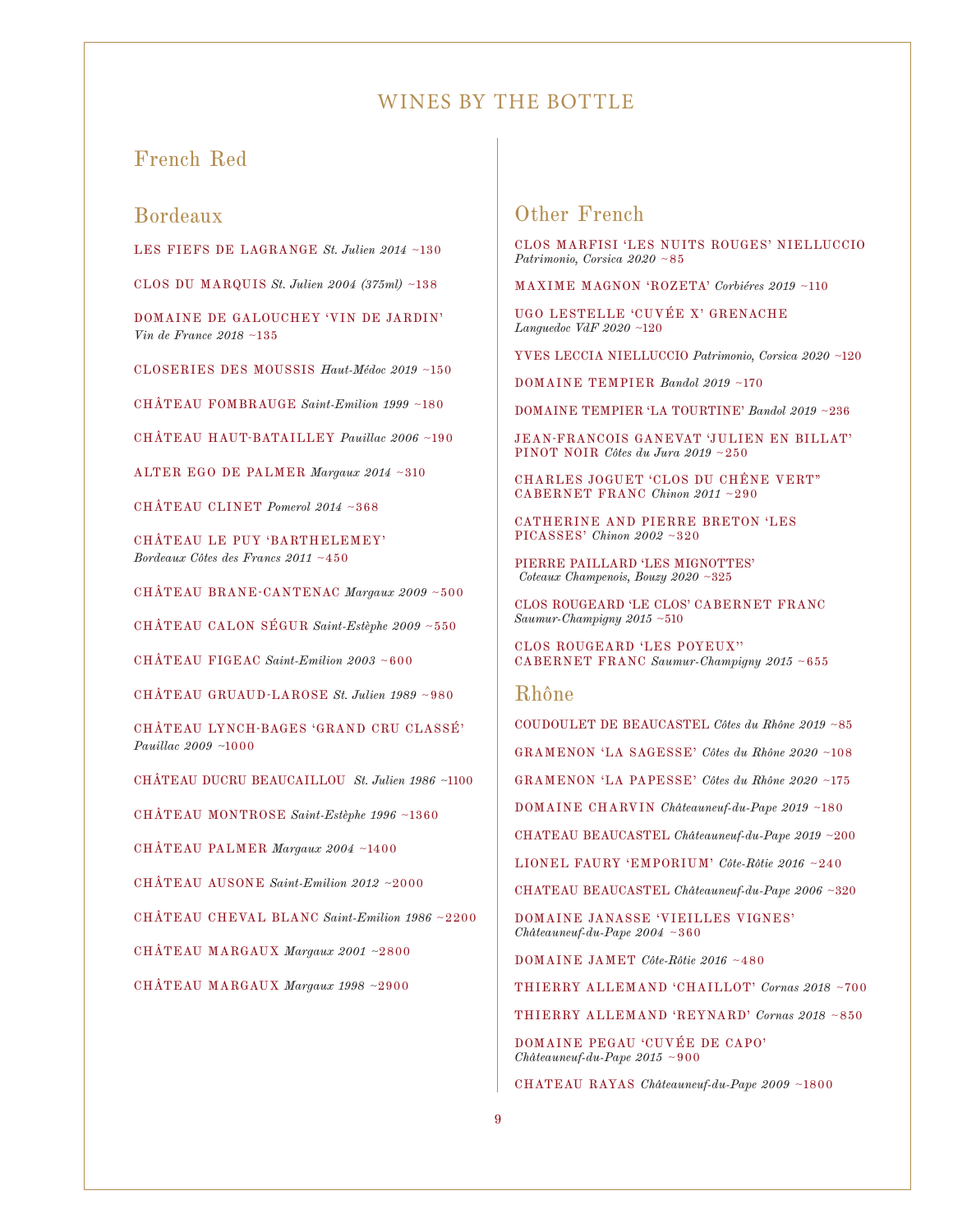# United States

# Cabernet Sauvignon

MAÎTRE DE CHAI 'MASSA VINEYARD' *Monterey County 2019* ~105

JORDAN *Alexander Valley 2017* ~180

FAUST *Napa Valley 2019* ~190

SPOTTSWOODE 'LYNDENHURST' *Napa Valley 2018* ~250

CHAPPELLET 'SIGNATURE' *Napa Valley 2019* ~300

MAYACAMAS *Mt. Veeder 2014* ~320

THE MASCOT *Napa Valley 2016* ~420

MAYACAMAS *Mt. Veeder 2011* ~425

PETER MICHAEL 'AU PARADIS' *Oakville 2017* ~450

PETER MICHAEL 'LES PAVOTS' *Knights Valley 2017* ~450

HEITZ 'MARTHA'S VINEYARD' *Napa Valley 2014* ~600

KONGSGAARD *Napa Valley 2019* ~760

JOSEPH PHELPS 'INSIGNIA' *Napa Valley 2017* ~860

CHAPPELLET 'PRITCHARD HIILL' *Napa Valley 2018* ~890

DOMINUS *Napa Valley 2017* ~900

SHAFER 'HILLSIDE SELECT' *Napa Valley 2017* ~1000

#### Other

KEENAN ZINFANDEL *Napa Valley 2018* ~110

RAILSBACK FRÈRES 'SYRAH CUVÉE SPÉCIALE SANS SOUFRE' *Bien Nacido Vineyard 2018* ~120

EYRIE VINEYARDS TROUSSEAU *Dundee Hills, Oregon 2010* ~125

DUCKHORN 'THREE PALMS VINEYARD' MERLOT *Napa Valley 2017* ~240

# Pinot Noir

ALEXANA 'TERROIR SERIES' *Willamette Valley, Oregon 2020* ~110

PAUL HOBBS *Russian River Valley, Sonoma County 2019* ~140

HIRSCH 'SAN ANDREAS FAULT' *Sonoma Coast, California 2019* ~180

JOSEPH SWAN 'TRENTON ESTATE' *Russian River Valley, California 2012* ~190

EVENING LAND 'LA SOURCE' *Willamette Valley, Oregon 2019* ~240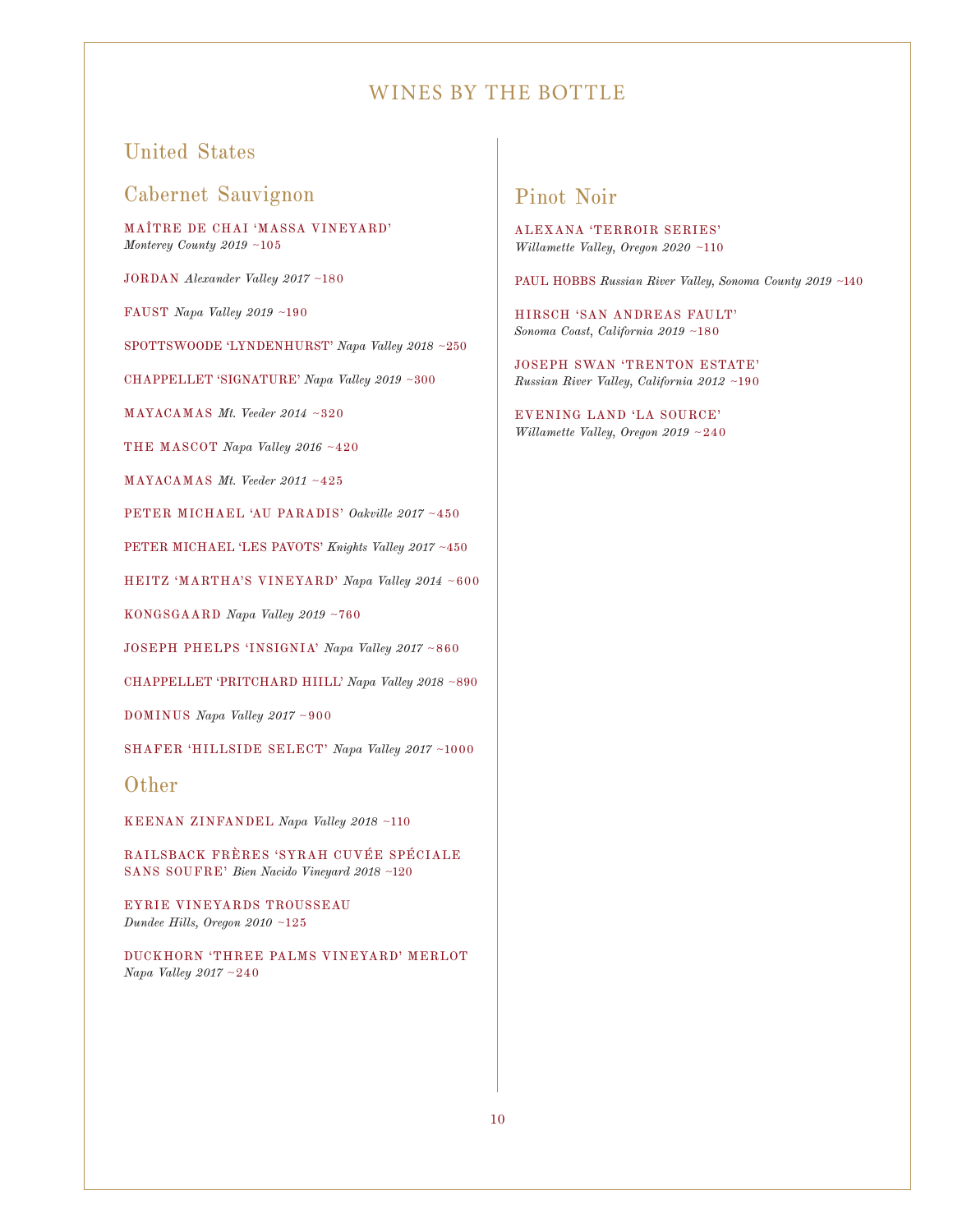# **SPIRITS**

# Bourbon

1792 SMALL BATCH ~14 BASIL HAYDEN'S 8YR ~15 ELIJAH CRAIG SMALL BATCH ~13 ELMER T. LEE  $~18$ FOUR ROSES SMALL BATCH ~14 JEFFERSON'S RESERVE ~20 KENTUCKY OWL CONFISCATED ~38 MAKER'S MARK ~13 NOAH'S MILL BARREL PROOF ~18 OLD FORESTER 1920 PROHIBITION STYLE ~22 OLD FORESTER STATESMAN ~20 OLD GRAND DAD BONDED ~13 PINHOOK 'BOURBONDINI' ~13 PINHOOK ANDRE MACK COLLAB 10YR ~45 RUSSEL'S RESERVE 10YR ~14 ST. GEORGE 'BALLER' SINGLE MALT ~20 ST. GEORGE AMERICAN SINGLE MALT ~35 WILLETT POT STILL RESERVE ~18 WOODFORD RESERVE ~15

### Rye

KENTUCKY OWL 10YR ~115 OLD OVERHOLT ~12 PEERLESS SMALL BATCH ~32 PINHOOK 'HARD GUY RYE' ~13 RITTENHOUSE BONDED ~12 SAZERAC 6YR ~12 TEMPLETON 4YR ~13 WHISTLEPIG PIGGYBACK 6YR ~18 WHISTLEPIG  $10YR - 28$ WHISTLEPIG 12YR OLD WORLD ~38 WHISTLEPIG 15YR ~78 WILD TURKEY 101 RYE ~13 WILLETT 4YR ~24

#### Scotch

BRUICHLADDICH ISLAY BARLEY ~25 GLENFIDDICH 12YR ~16 JOHNNIE WALKER BLACK LABEL ~16 LAPHROAIG 10YR ~22 LAPHROAIG 'SCOTCH LORE' ~38 LONGROW PEATED SPEYSIDE  $~122$ MACALLAN 12YR DOUBLE CASK ~25 MACALLAN 12YR SHERRY OAK ~33 MACALLAN 18YR SHERRY OAK ~135 MONKEY SHOULDER ~13

# Irish

GREEN SPOT ~24  $POWERS$  ~14 REDBREAST 12YR ~25

# Japanese Whisky

AKASHI 'EIGASHIMA' ~15 CHICHIBU MALT & GRAIN  $~12$ HATOZAKI SMALL BATCH ~21 KAIYO MIZUNARA OAK ~19 MARS IWAI 45  $~13$ NIKKA COFFEY GRAIN ~34 NIKKA TAKETSURU PURE MALT ~28 SUNTORY TOKI ~12

# Brandy

H BY HINE COGNAC VSOP ~20 PIERRE FERRAND 1840 COGNAC ~16 PIERRE FERRAND AMBRE ~ 18 ROGER GROULT CALVADOS 8YR ~22 SAINT LOUISE PALE & OLD  $~12$ LAIRD'S APPLE BRANDY ~12 VECCHIA ROMAGNA BRANDY ~14

# Grappa

DO FERREIRO ORUJO DE GALICIA ~18 MARCHESI DI GRÉSY NEBBIOLO ~12 NARDINI ACQUA DI CEDRO ~12 NARDINI GREEN LABEL ~12 NARDINI WHITE LABEL ~15 POLI SARPA DI POLI ~15 POLI MIELE MUSEO DELLA GRAPPA ~12

# Tequila

CASA DRAGONES JOVEN ~120 CASAMIGOS BLANCO/REPO/ANEJO ~16/18/20 CLASE AZUL REPOSADO ~52 DON JULIO 1942 ~60 FORTALEZA BLANCO/REPOSADO/ ANEJO ~18/22/28 CUERVO RESERVA DE LA FAMILIA EXTRA ANEJO ~75 TAPATIO 110 PROOF BLANCO ~20 TAPATIO BLANCO/REPO/ANEJO ~14/16/18 TAPATIO EXCELENCIA EXTRA ANEJO ~50 TEQUILA OCHO BLANCO/ANEJO ~16/22